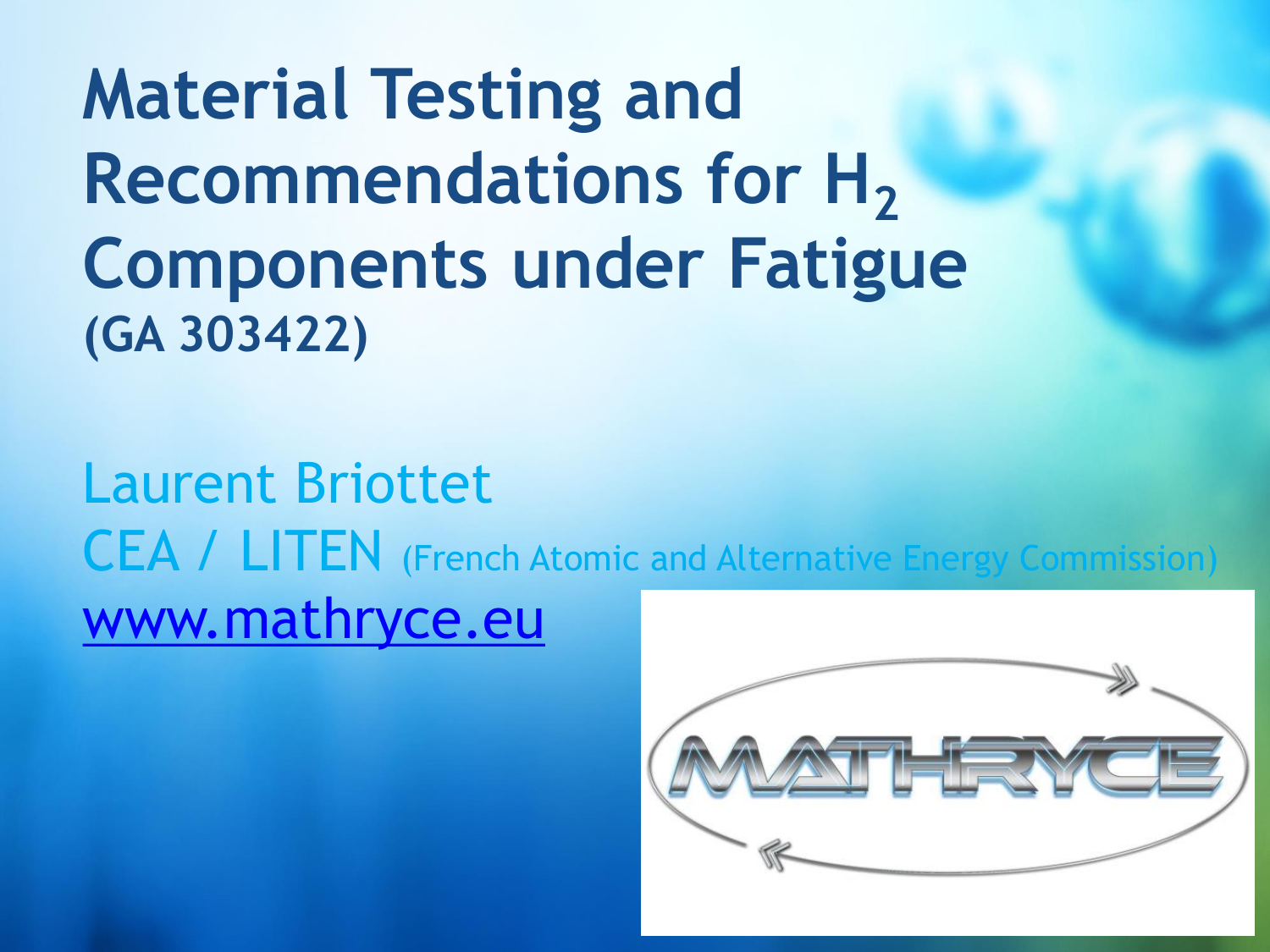### **PROJECT OVERVIEW**

- SP1-JTI-FCH.2011.2.8 Pre-normative research on design and testing requirements for metallic components exposed to  $H<sub>2</sub>$  enhanced fatigue
- October 1, 2012 to September 30, 2015
- Budget: Total budget 2,492,937€ FCH JU contribution 1,296,279€

Tenaris ARR LIQUIDE VALUE SINGLE JRC cea

To provide **recommendations** and a **methodology** based on **labscale experimental tests** to design and assess the **life of a pressure vessel** taking into account **fatigue loading under H<sup>2</sup> gas**

• Stage of implementation 100%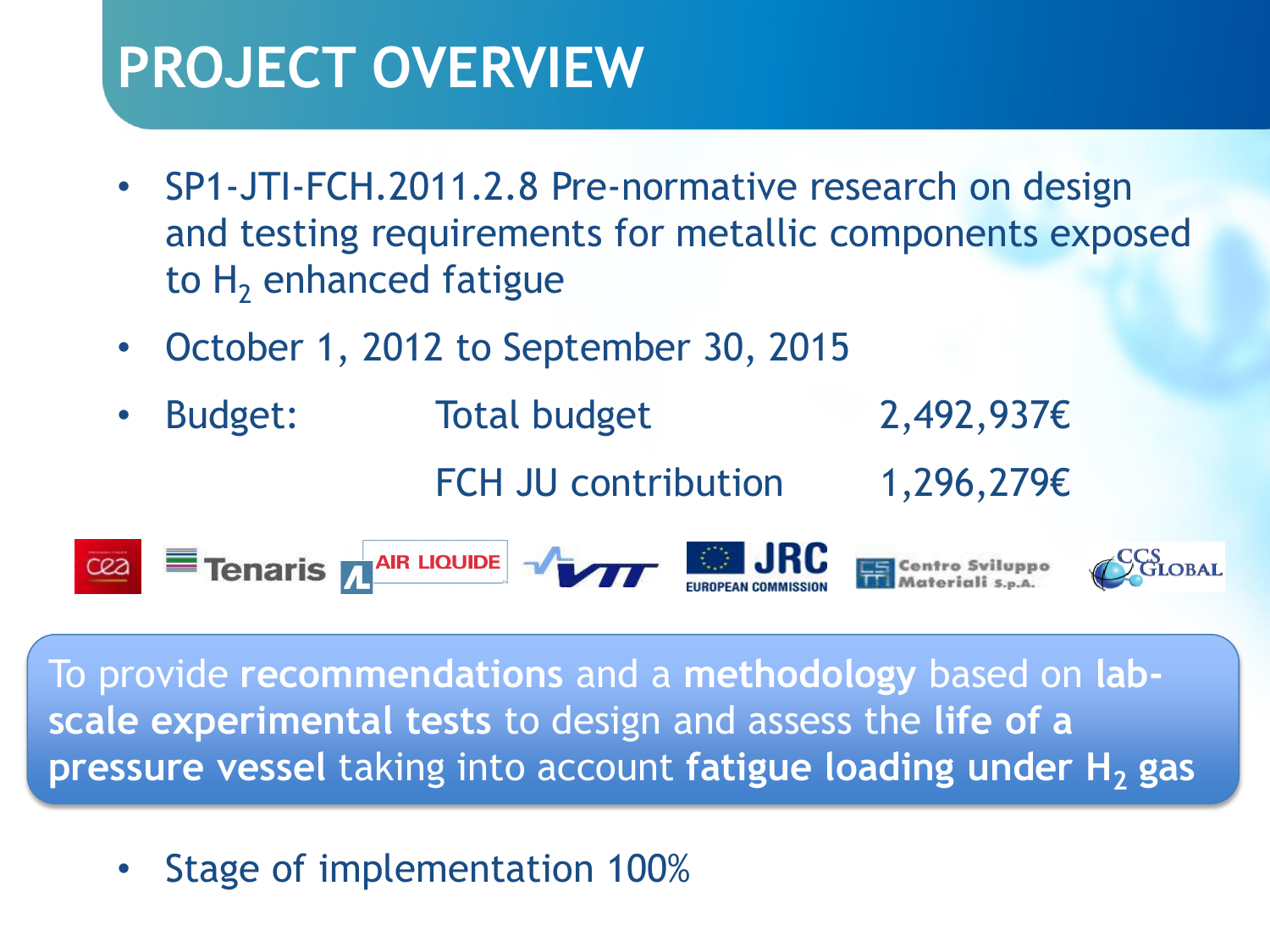| <b>Programme</b><br>objective/target                                                             | <b>Project</b><br>objective/target                              | <b>Project</b><br>achievements<br>to-date | <b>Expected final</b><br>achievement                                                                   |  |  |  |
|--------------------------------------------------------------------------------------------------|-----------------------------------------------------------------|-------------------------------------------|--------------------------------------------------------------------------------------------------------|--|--|--|
| <b>MAIP</b>                                                                                      |                                                                 |                                           |                                                                                                        |  |  |  |
| "Removal of<br>non-technical<br>market barriers<br>particularly<br>through the<br>development of | To propose a<br>design<br>methodology<br>Recommendations<br>for |                                           | 100 %<br>A methodology and recommendations<br>have been presented to ISO/CD 19884<br>and to EN 13445-3 |  |  |  |
| RCS"                                                                                             | implementation in<br>international<br>standards.                |                                           |                                                                                                        |  |  |  |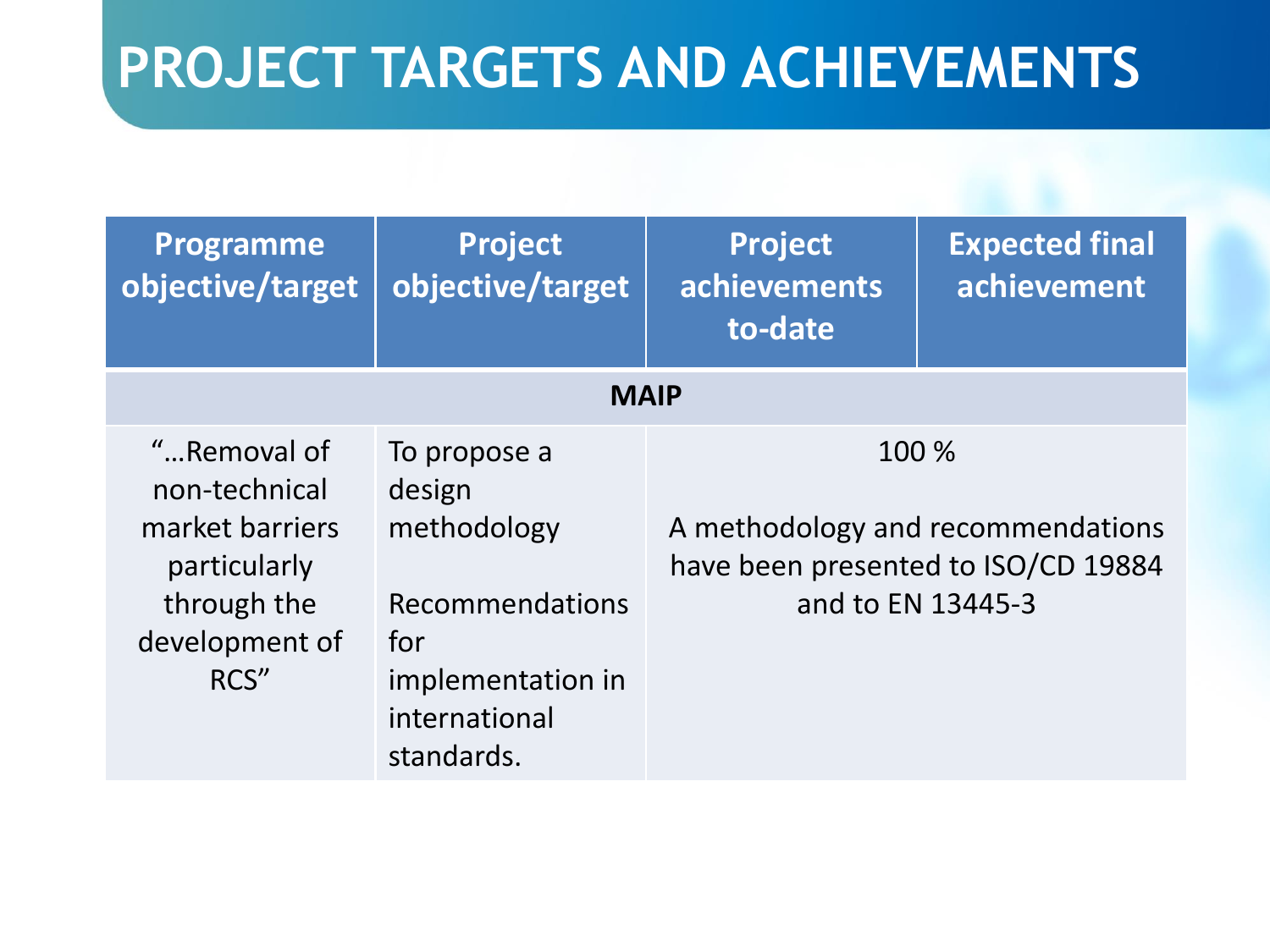| <b>Programme</b><br>objective/target                                                   | <b>Project</b><br>objective/target                                       | <b>Project</b><br>achievements<br>to-date                                                                                                               | <b>Expected final</b><br>achievement |  |  |  |  |
|----------------------------------------------------------------------------------------|--------------------------------------------------------------------------|---------------------------------------------------------------------------------------------------------------------------------------------------------|--------------------------------------|--|--|--|--|
| <b>AIP</b>                                                                             |                                                                          |                                                                                                                                                         |                                      |  |  |  |  |
| Design code for<br>pressure<br>equipment in<br>hydrogen service                        | To provide<br>recommendations<br>to improve design<br>standards or codes | Recommendations on ISO/CD 19884                                                                                                                         | 100%<br>and on ASME KD10 article     |  |  |  |  |
| <b>Metallic material</b><br>characterization<br>for hydrogen<br>service                | Lab-scale tests<br>developments                                          | 100%<br>Three type of tests have been used<br>Data for only one material AISI 4130<br>$\bullet$<br>Results on FCI as well as on FCG<br>$\bullet$        |                                      |  |  |  |  |
| Experimental<br>implementation of<br>design approach<br>and design testing<br>approach | Development of<br>methodology<br>based on lab-scale<br>tests             | 100%<br>A methodology have been proposed<br>based on $H_2$ sensitivity factor (HSF)<br>2 test methods are proposed to<br>$\bullet$<br>evaluate this HSF |                                      |  |  |  |  |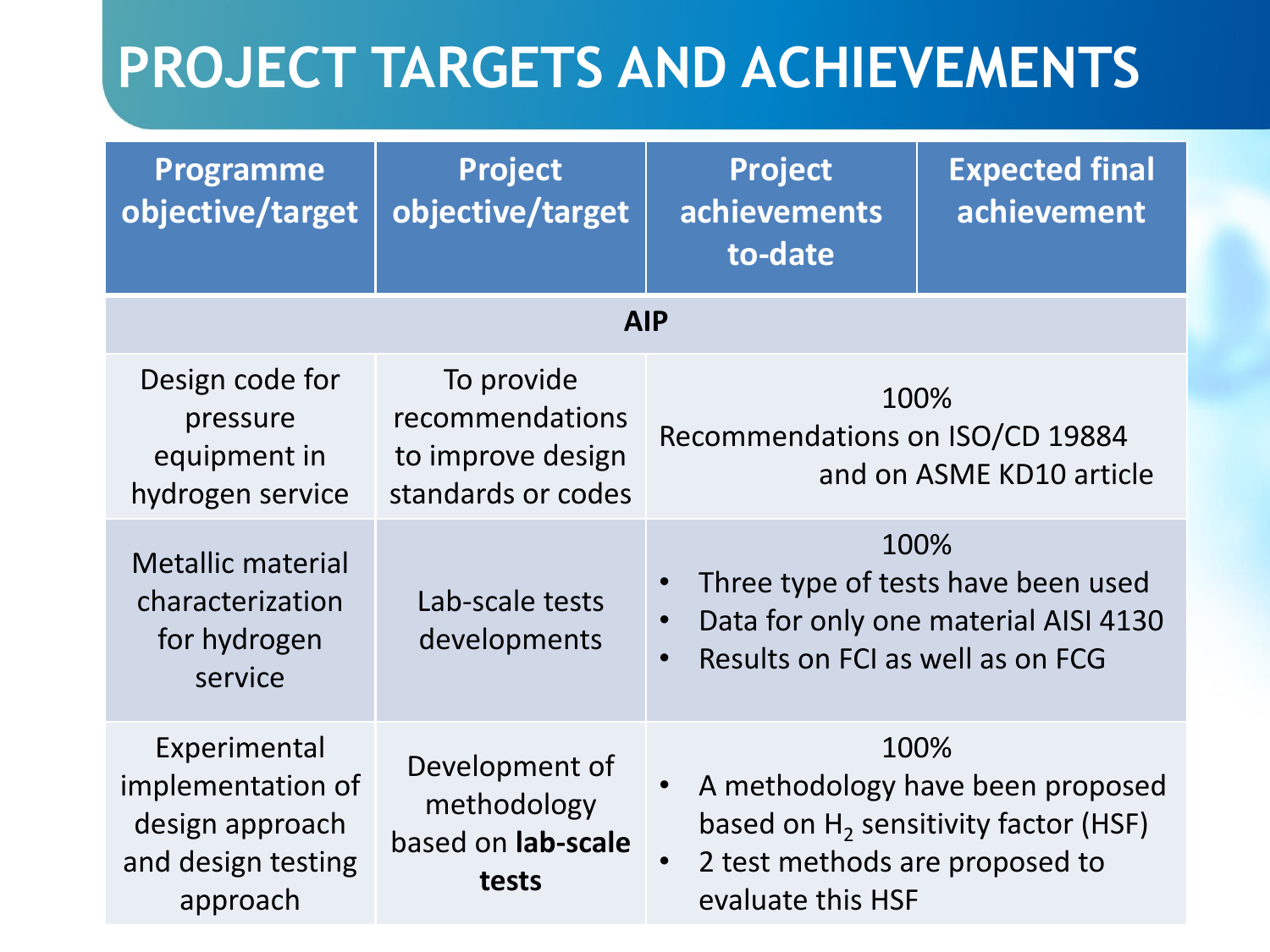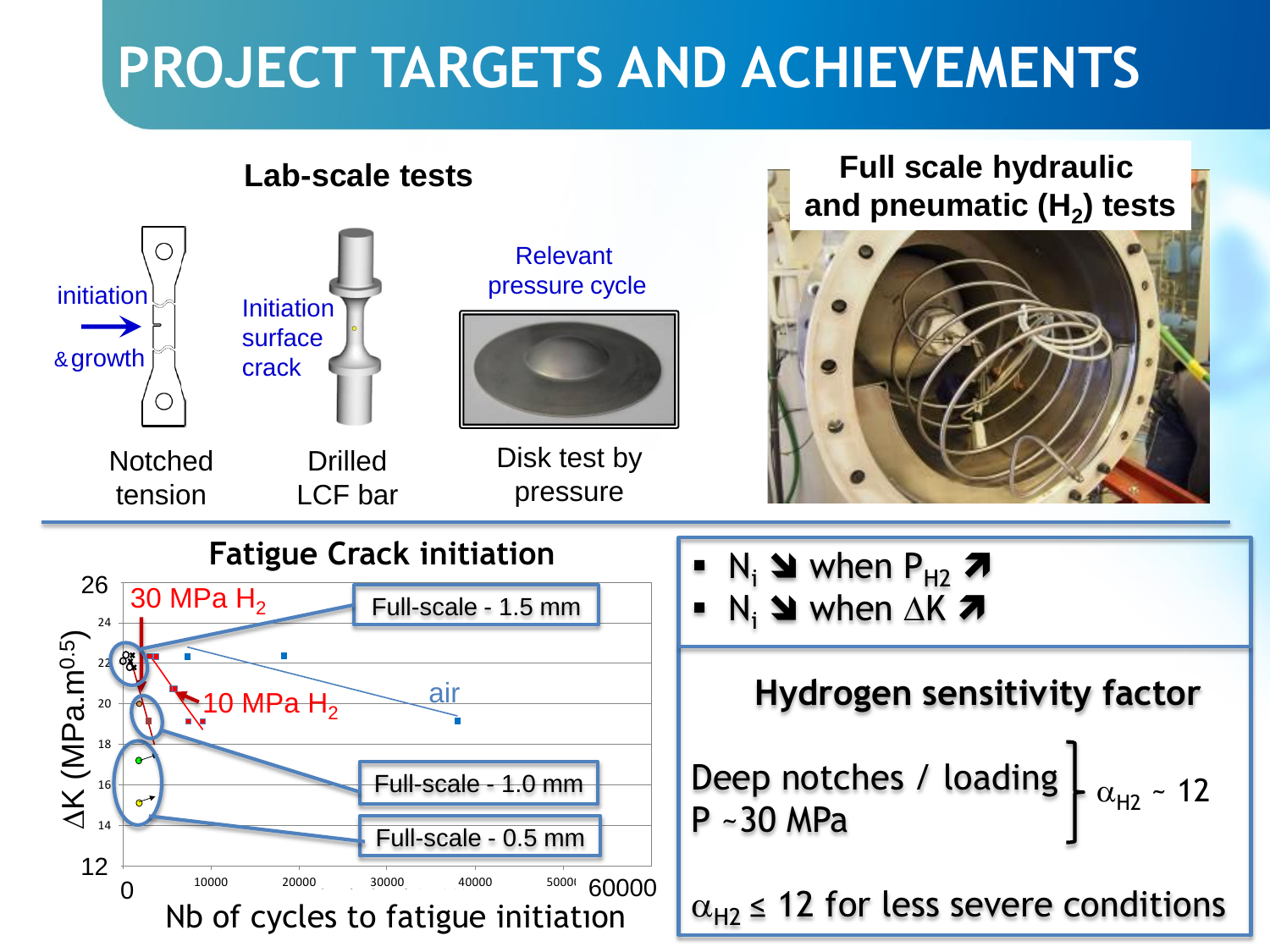### **Use of Fracture Mechanics**

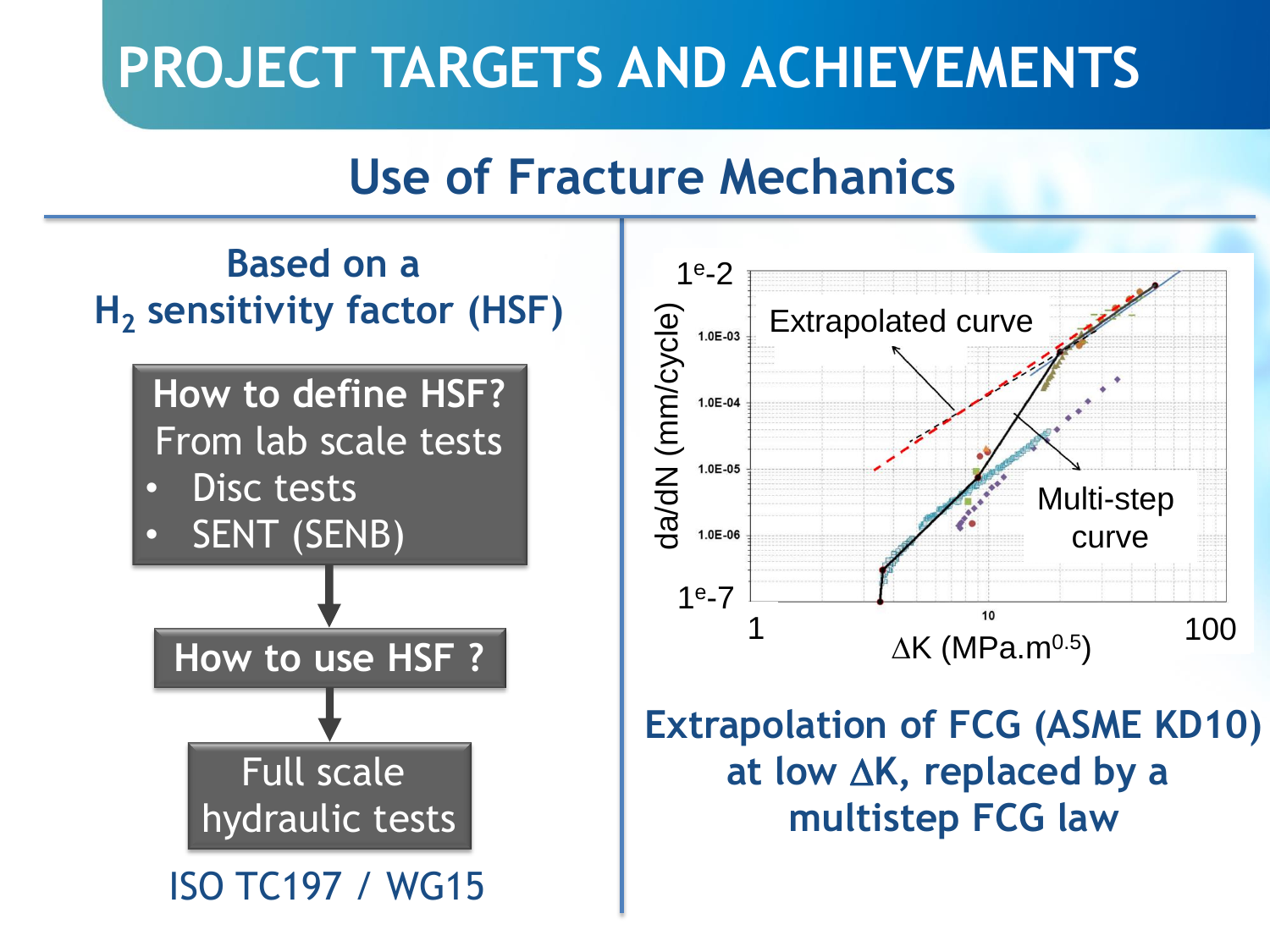#### The obtained results should still be checked and updated for the following cases:

- High  $H_2$  pressure
- Low  $\Delta$ K
- R effect
- Data base for other materials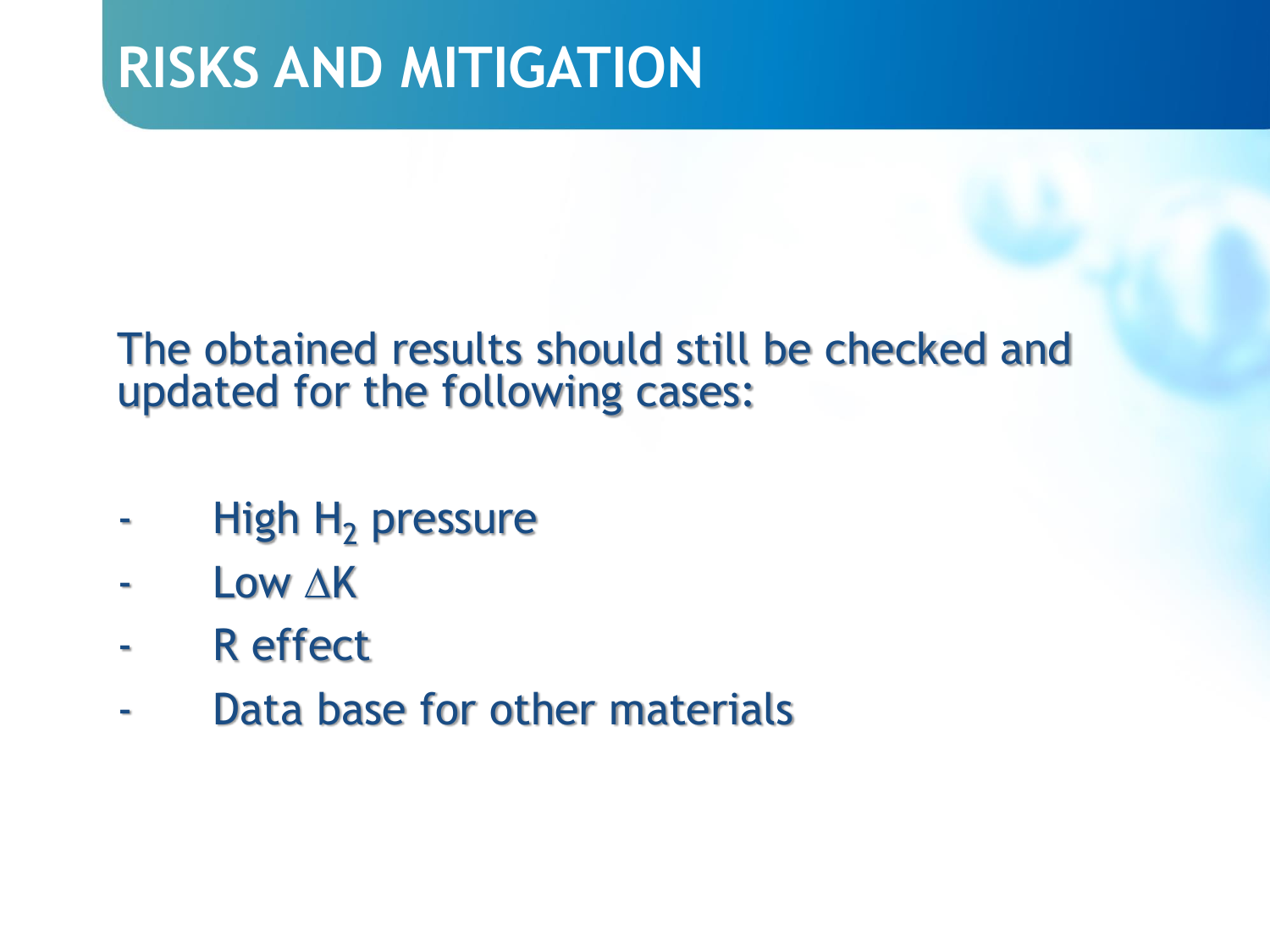### **SYNERGIES WITH OTHER PROJECTS AND INITIATIVES**

- Several partners imvolved in the following projects : *HyComp, HyIndoor, HyTransfer* dedicated to Hydrogen structural integrities or Prenormative research
- Two letters of interest from Sandia National Laboratory (USA) and Hydrogenius (Japan)
- Prof Murakami (Hydrogenius) and Somerday (SNL) attended technical meeting
- Mathryce invited in forums and workshops organised by SNL and Hydrogenius
- SNL and Hydrogenius experts invited to Mathryce workshop
- SNL is performing Crack Initiation tests at 1000 bar  $H_2$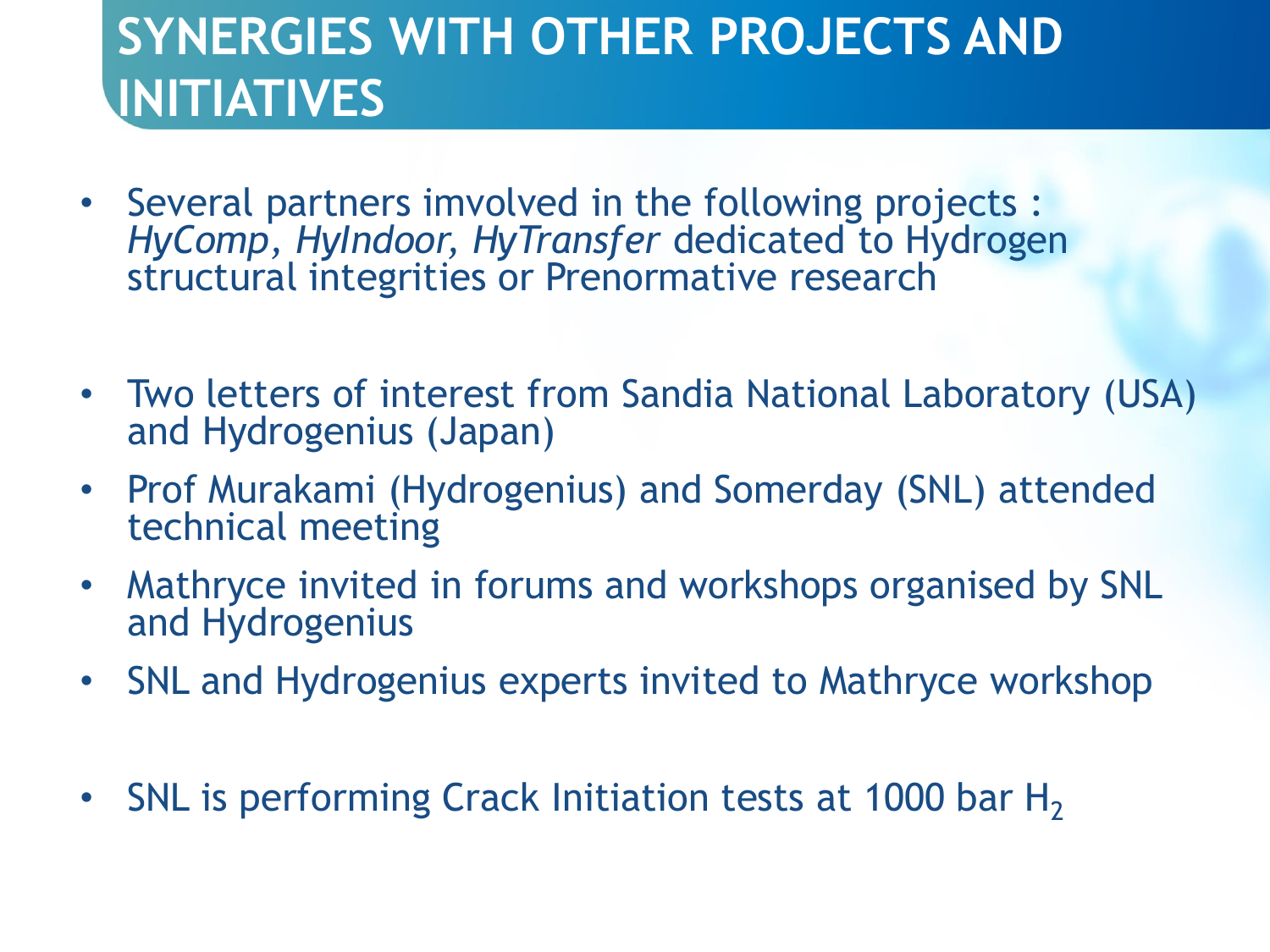### **HORIZONTAL ACTIVITIES**

- Several partners are involved in RCS working groups. In particular, ISO/TC 58/ WG 7 dedicated to *Gas cylinders – Compatibility between gases and materials*
- 2 Workshops organised by the project
- Recommendations and methodology presented to CEN and ISO experts
- Recommendations and methodology presented during an ISO/TC197 WG15 meeting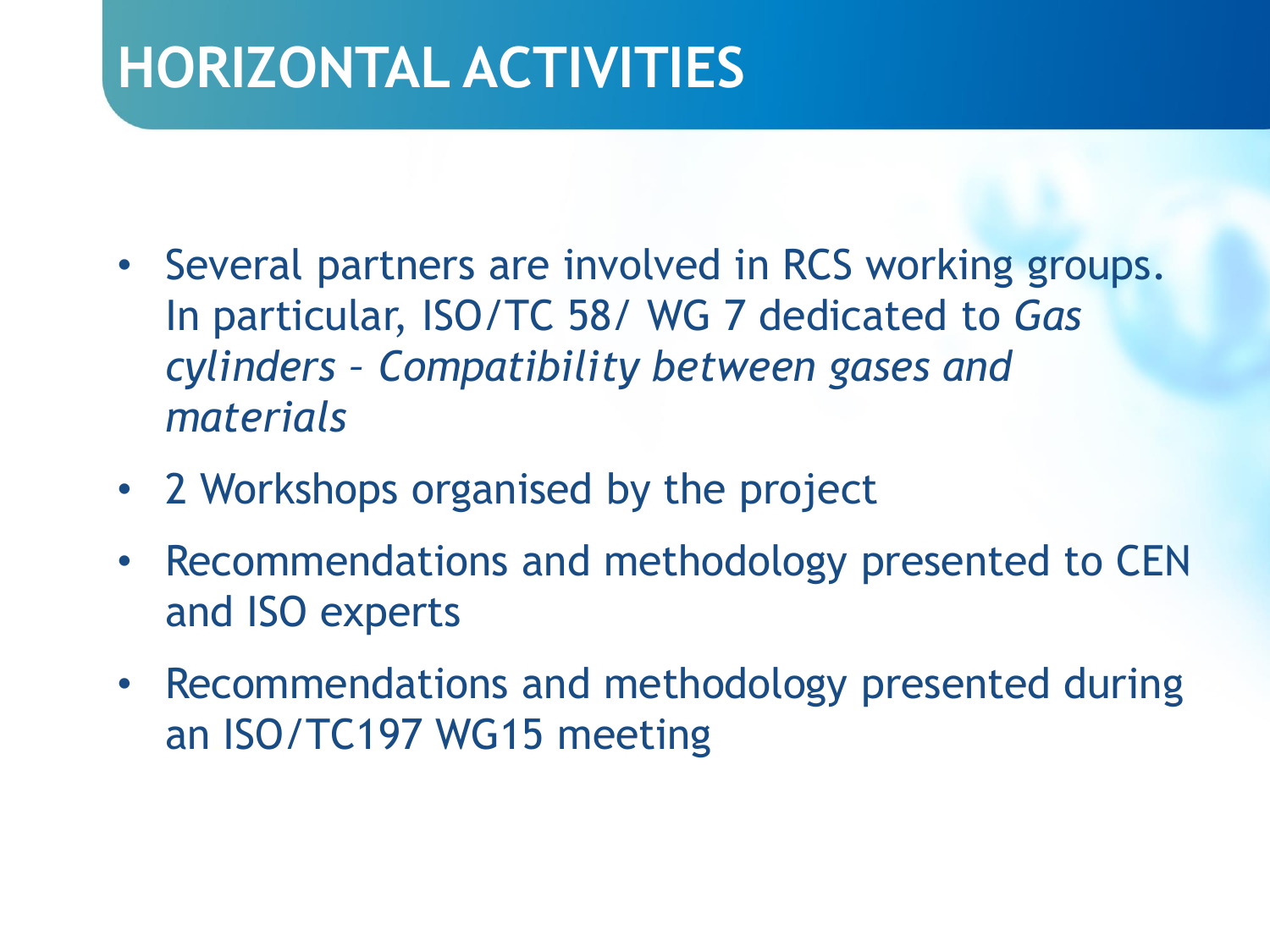# **DISSEMINATION ACTIVITIES**

| $H_2$ testing workshop                     | <b>USA</b> | 04/13         | Testing device under H <sub>2</sub>        |
|--------------------------------------------|------------|---------------|--------------------------------------------|
| $H2$ design code workshop                  | <b>USA</b> | 07/14         | Mathryce approach for RTD                  |
| Materials Qualification for H <sub>2</sub> | <b>USA</b> | 07/15         | Testing and fatigue assessment             |
| 1 <sup>st</sup> Mathryce Workshop          | Paris      | Sept 18, 2015 | $H2$ enhanced Fatigue                      |
| 2 <sup>nd</sup> Mathryce workshop          | Paris      |               | Sept 21, 2015   Recommendations (ISO, CEN) |

| Int. $H_2$ forum                           | Japan          | 2013-2015 | Mathryce project                                               |
|--------------------------------------------|----------------|-----------|----------------------------------------------------------------|
| <b>ICHS 2013</b>                           | <b>Belgium</b> | 2013      | Mathryce project                                               |
| Steel & Hydrogen 2014                      | <b>Belgium</b> | 2014      | Fatigue experimental dvpts                                     |
| ASME PVP 2014                              | <b>USA</b>     | 2014      | $H2$ enhanced fatigue                                          |
| HY-Storage, Embrittlement,<br>Applications | <b>Brazil</b>  | 2014      | - $H_2$ enhanced fatigue<br>- Comparison of existing standards |
| ASME PVP 2015                              | <b>USA</b>     | 2015      | Fatigue and full scale tests under $H_2$                       |

Briottet L. et al., *Fatigue crack initiation and growth in a CrMo steel under hydrogen pressure*, Int. J. of Hydrogen Energy, 2015, in Press.